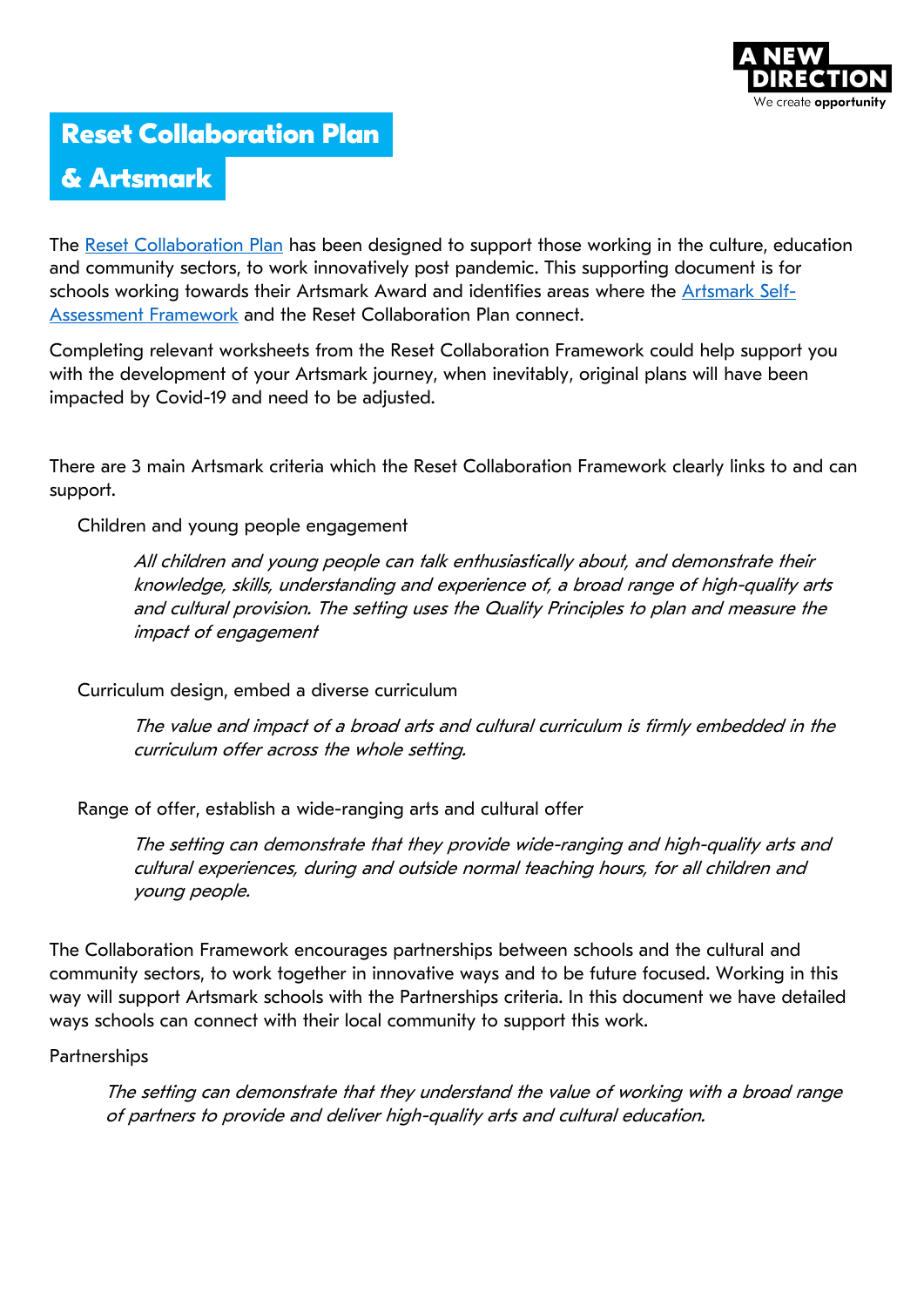## **Three Critical Capacities**

| Capacity<br>Talk through the breakdown of<br>these capacities on p.6 of the<br><b>Reset Collaboration Plan</b> | <b>Artsmark Criteria</b><br>Try working through the<br>activities listed in the following<br>Self-Assessment Framework<br>resources | Other suggested reading and resources                                                                                                                                                                                                |
|----------------------------------------------------------------------------------------------------------------|-------------------------------------------------------------------------------------------------------------------------------------|--------------------------------------------------------------------------------------------------------------------------------------------------------------------------------------------------------------------------------------|
| Connectedness<br>Feeling heard and connected,<br>experiencing relevant and<br>authentic learning               | Children and young<br>$\bullet$<br>people engagement<br>Partnerships                                                                | Supporting young people to be seen and<br>heard by Marina Lewis-King<br>A great example of relevant and authentic<br>learning from Jessica McDermott, artist and<br>photographer                                                     |
| Resilience<br>Feeling empowered and<br>developing greater agency                                               | Children and young<br>$\bullet$<br>people engagement                                                                                | <u>Arts Award – this is a great way to explore</u><br>the links between wellbeing and youth voice<br>'Writing the moment' exercises from Nimble<br>Fish<br>A creative mindfulness activity from Hannah<br>Peaty, Soho Parish Primary |
| Creativity<br>Experiencing creativity and<br>play, free to explore arts and<br>cultural practice               | <b>Curriculum design</b><br>$\bullet$<br>Range of offer<br>Partnerships<br>$\bullet$                                                | A child (and parent) friendly description of<br>the creative process by Andrew Hammond,<br>illustrator and storyteller<br>An article by Professor Bill Lucas about<br>teaching for creativity                                        |

## **Collaboration Conditions**

| <b>Collaborative Condition</b><br>Try working through the<br>worksheets in the Reset<br><b>Collaboration Framework</b>      | <b>Artsmark Criteria</b><br>Try working through the<br>activities listed in the following<br>Self-Assessment Framework<br>resources | Other suggested reading & resources                                                                                                                                                                                                                                                                                                                  |
|-----------------------------------------------------------------------------------------------------------------------------|-------------------------------------------------------------------------------------------------------------------------------------|------------------------------------------------------------------------------------------------------------------------------------------------------------------------------------------------------------------------------------------------------------------------------------------------------------------------------------------------------|
| Include<br>Prioritise diversity, equity and<br>inclusion. Integrate co-creation<br>to create opportunity for every<br>child | Children and young people<br>engagement<br><b>Equality and diversity</b>                                                            | Tips on how to run a student-led arts week<br>by Hannah Peaty, Soho Parish Primary<br>Use our <b>Black History</b> month blog as a<br>starting point for discussions around<br>prioritising diversity in your setting<br>The My Creative School Compendium of<br>Ideas has step by step guides for school-<br>wide and child-led creative approaches |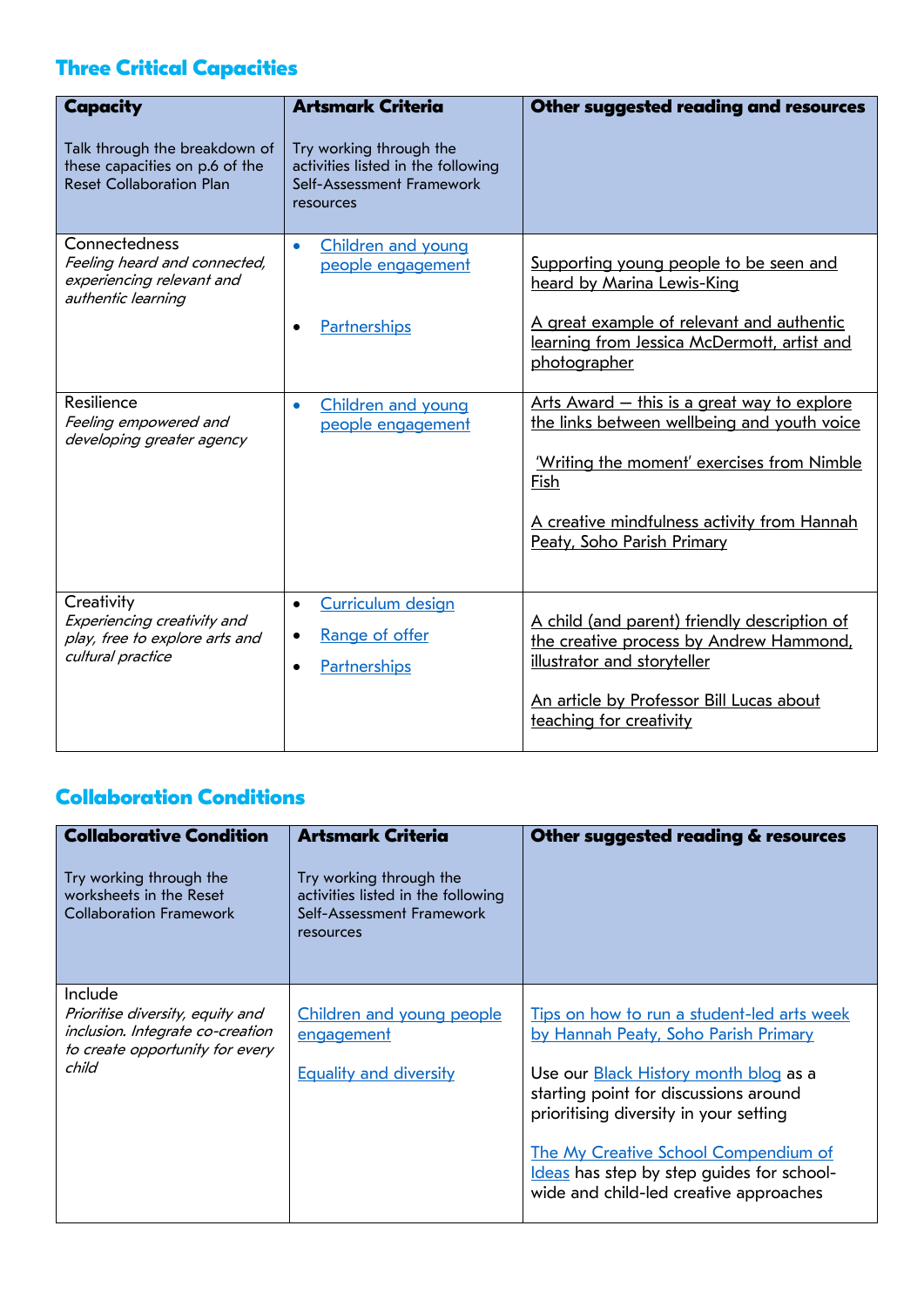| Listen<br>Promote voice, agency and<br>empowerment. Listen to<br>children and young people and<br>support them to act | Children and young people<br>engagement                                                                                                                                                                                                                                                                                                                                                                                                                                                                                                                                    | Read our Advocate teacher, Tom<br>Underwood's blog discussing <b>SEND</b> pupil<br>voice.<br>Encourage students to have agency over<br>their own storytelling using this Recovery<br><b>Curriculum Resource on Metacognition</b><br>These drama activities from the Recovery<br>Curriculum Resource encourage positive<br>Relationships between you and the students<br>and helps them voice their feelings                                                                                                                                                       |
|-----------------------------------------------------------------------------------------------------------------------|----------------------------------------------------------------------------------------------------------------------------------------------------------------------------------------------------------------------------------------------------------------------------------------------------------------------------------------------------------------------------------------------------------------------------------------------------------------------------------------------------------------------------------------------------------------------------|-------------------------------------------------------------------------------------------------------------------------------------------------------------------------------------------------------------------------------------------------------------------------------------------------------------------------------------------------------------------------------------------------------------------------------------------------------------------------------------------------------------------------------------------------------------------|
| Situate<br>Understand the changing<br>context. Use insight about your<br>local situation                              | Artsmark supports schools to<br>use arts and culture to<br>develop areas of their<br>School Improvement Plan.<br>Covid-19 might have<br>changed areas of priority for<br>your school and these could<br>be different from borough<br>to borough depending on<br>the impact Covid-19 has had<br>on local councils, businesses<br>and communities<br>Look at Activity 3 in our<br><b>Artsmark Development Day</b><br><b>Preparation</b> toolkit. Consider<br>if the priorities you identified<br>at the start of your Artsmark<br>journey have been impacted<br>by Covid-19. | Use this blog by Corinne Bass to start<br>reflecting on how your context might have<br>changed<br>Find out how your students feel about<br>changes in the school by initiating a<br>discussion on special places using this<br><b>Recovery Curriculum Resource</b>                                                                                                                                                                                                                                                                                                |
| Relate<br>Engage families and<br>communities. Respond to the<br>unique motivations of your<br>situation               | <b>Partnerships</b>                                                                                                                                                                                                                                                                                                                                                                                                                                                                                                                                                        | Find out if there is a Local Cultural Education<br>Partnership in your area.<br>Engage with your local Music Hub<br>Discover Artsmark Partners and other<br>organisations on Lookup, our free online<br>directory of resources, events and<br>programmes<br>Read 10 Tips for Teachers: How to build<br>partnerships in the community by Kate<br>Gorely, one of our Advocate teachers<br>Use this Recovery Curriculum Resource about<br>Community, which gives students space to<br>discuss their communities, life under<br>lockdown and what they want to change |
| Learn<br>Practice, share and network.<br>Reflect in and on practice,                                                  | Leadership<br>Platinum - Senior leaders<br>advocate for the impact of                                                                                                                                                                                                                                                                                                                                                                                                                                                                                                      | Read 6 creative ways for schools to connect<br>remotely from Laura Nichols, Charlotte<br><b>Sharman Primary</b>                                                                                                                                                                                                                                                                                                                                                                                                                                                   |